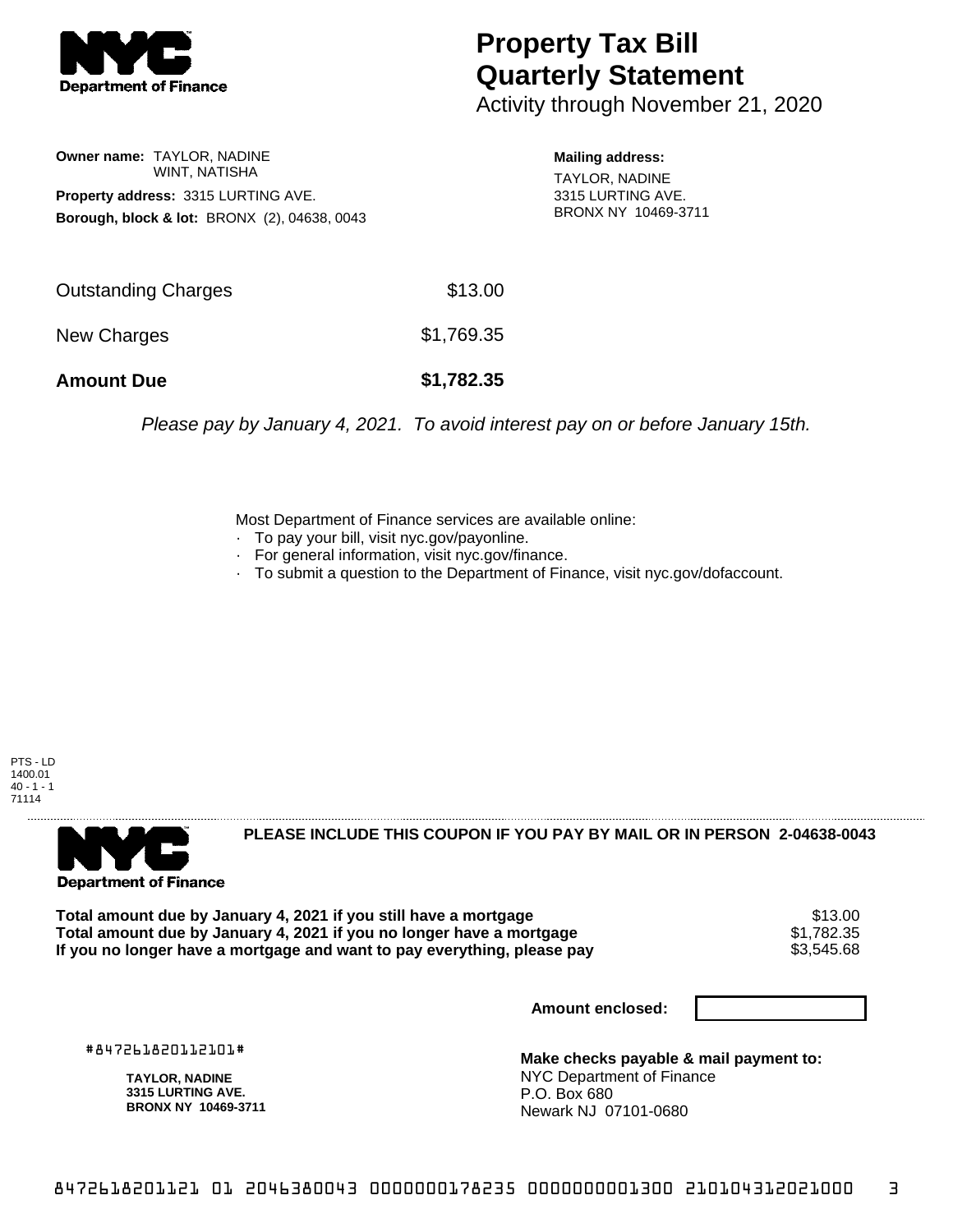

| <b>Billing Summary</b>                                                     | <b>Activity Date Due Date</b> |                     | <b>Amount</b> |
|----------------------------------------------------------------------------|-------------------------------|---------------------|---------------|
| Outstanding charges including interest and payments                        |                               |                     | \$13.00       |
| Finance-Property Tax                                                       |                               | 01/01/2021          | \$1,789.99    |
| Adopted Tax Rate                                                           |                               |                     | $$-20.64$     |
| Total amount due                                                           |                               |                     | \$1,782.35    |
| <b>Tax Year Charges Remaining</b>                                          | <b>Activity Date</b>          | <b>Due Date</b>     | Amount        |
| Finance-Property Tax                                                       |                               | 04/01/2021          | \$1,789.99    |
| Adopted Tax Rate                                                           |                               |                     | $$ -20.64$    |
| Total tax year charges remaining                                           |                               |                     | \$1,769.35    |
| If you pay everything you owe by January 4, 2021, you would save:          |                               |                     | \$6.02        |
| How We Calculated Your Property Tax For July 1, 2020 Through June 30, 2021 |                               |                     |               |
|                                                                            |                               | Overall             |               |
| Tax class 1 - Small Home, Less Than 4 Families                             |                               | <b>Tax Rate</b>     |               |
| Original tax rate billed                                                   |                               | 21.1670%            |               |
| New Tax rate                                                               |                               | 21.0450%            |               |
| <b>Estimated Market Value \$857,000</b>                                    |                               |                     |               |
|                                                                            |                               |                     | <b>Taxes</b>  |
| <b>Billable Assessed Value</b>                                             |                               | \$33,826            |               |
| <b>Taxable Value</b>                                                       |                               | \$33,826 x 21.0450% |               |
| <b>Tax Before Abatements and STAR</b>                                      |                               | \$7,118.68          | \$7,118.68    |
| Annual property tax                                                        |                               |                     | \$7,118.68    |
| Original property tax billed in June 2020                                  |                               |                     | \$7,159.96    |
| <b>Change In Property Tax Bill Based On New Tax Rate</b>                   |                               |                     | $$-41.28$     |

Please call 311 to speak to a representative to make a property tax payment by telephone.

For information about the interest rate charged on late payments, visit nyc.gov/taxbill.

## **Home banking payment instructions:**

- 1. **Log** into your bank or online bill pay website.
- 2. **Add** the new payee: NYC DOF Property Tax. Enter your account number, which is your boro, block and lot, as it appears here: 2-04638-0043 . You may also need to enter the address for the Department of Finance. The address is P.O. Box 680, Newark NJ 07101-0680.
- 3. **Schedule** your online payment using your checking or savings account.

## **Did Your Mailing Address Change?**

If so, please visit us at **nyc.gov/changemailingaddress** or call **311.**

When you provide a check as payment, you authorize us either to use information from your check to make a one-time electronic fund transfer from your account or to process the payment as a check transaction.